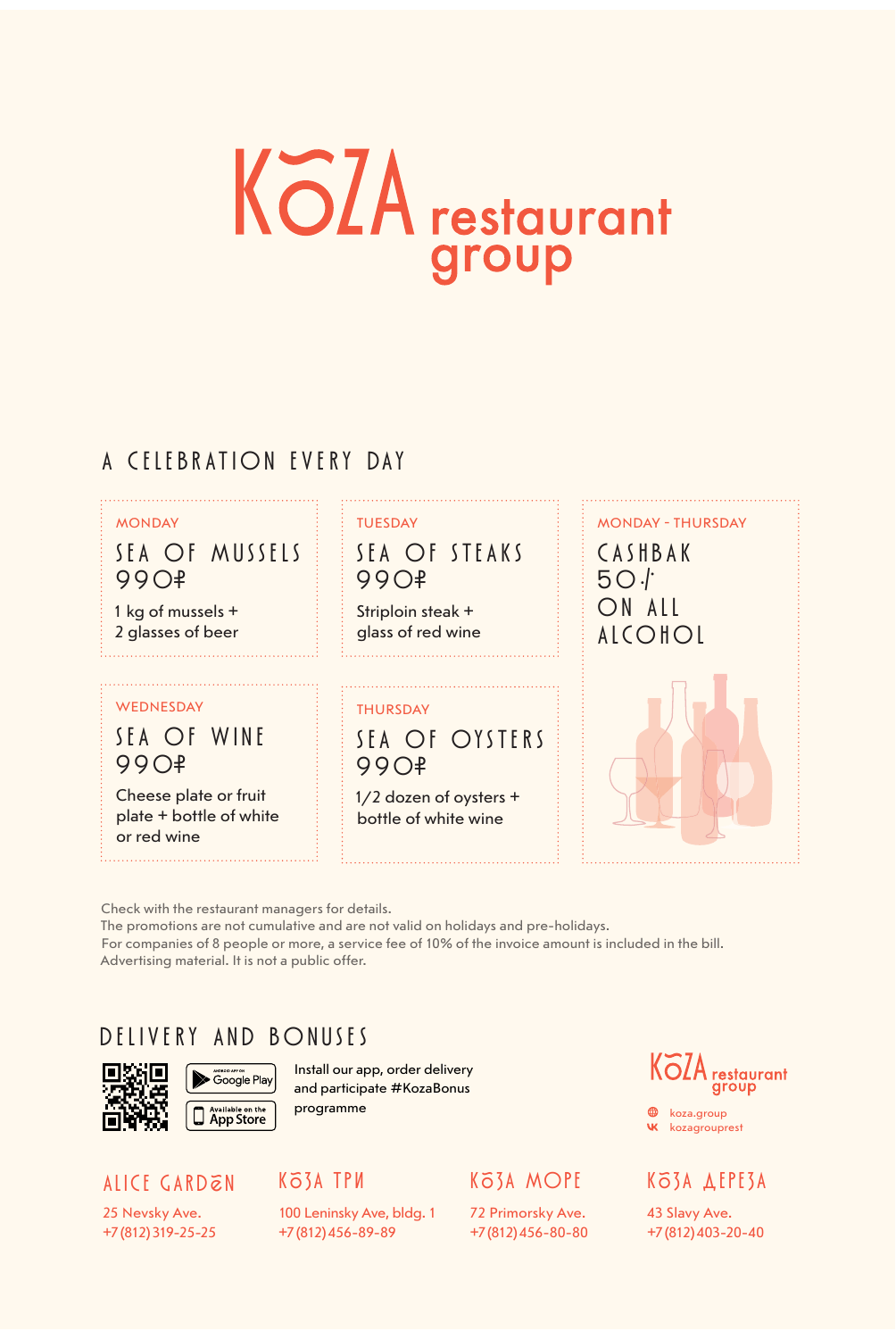## SUMMER MENU

| Salad with stracciatella cheese<br>with yuzu sauce and Gorgonzola cheese                                                                                                                   | 540  |
|--------------------------------------------------------------------------------------------------------------------------------------------------------------------------------------------|------|
| with pumpkin oil and Yalta onion                                                                                                                                                           |      |
| with fennel and olive oil                                                                                                                                                                  | 590  |
| Green qazpacho<br><u> 1990 - 1990 - 1990 - 1990 - 1990 - 1990 - 1990 - 1990 - 1990 - 1990 - 1990 - 1990 - 1990 - 1990 - 1990 - 1990 - 19</u><br>with feta cheese, fresh apple and cucumber | 360  |
| Okroshka<br>on homemade kefir $\sqrt{$ on kvass                                                                                                                                            | .370 |
| <b>Cold Borscht</b>                                                                                                                                                                        |      |
|                                                                                                                                                                                            |      |
|                                                                                                                                                                                            |      |
| with tzatziki sauce and lettuce leaves                                                                                                                                                     |      |
| in a pit with pomegranate sauce and lettuce leaves                                                                                                                                         | 440  |
| Lamb shoulder blade 1 kg<br>The average weight of the cooked shoulder blade<br>is 1-1.5 kg, recommended for 3-4 persons.<br>Every additional $100q \times 250r$ .                          | 3200 |
| Panna cotta<br>with sorrel, strawberry-tomato gel<br>and sour cream ice cream                                                                                                              | -360 |

#### SEAFOOD FROM AQUARIUM

| miso and pickled daikon<br>kimchi sauce with apple<br>pineapple sauce and baked pepper |  |
|----------------------------------------------------------------------------------------|--|
| Oyster                                                                                 |  |
|                                                                                        |  |
|                                                                                        |  |
| Oysters $1\backslash 2$ dozen                                                          |  |
|                                                                                        |  |
|                                                                                        |  |

| with blue cheese sauce                      |  |
|---------------------------------------------|--|
|                                             |  |
| Mediterranean saute from mussels 450 g  690 |  |
| Mussel saute with gorgonzola 450 g 780      |  |

### APPETIZERS

| with Madeira and cherry confiture                                             |      |
|-------------------------------------------------------------------------------|------|
| Guacamole with tortilla390                                                    |      |
| White milky mushrooms with sour cream440                                      |      |
| mustard, horseradish                                                          |      |
| $\frac{1}{2}$ Beef chips $40 g / 100 g$ 320/590                               |      |
| Parma ham with grissini 50 g490                                               |      |
| Roastbeef with tonato sauce 100 g 590                                         |      |
| in Kataifi crust with peanut sauce                                            |      |
| fried shrimps, calamari with Thai sauce                                       |      |
| $\Lambda$ is late as the season for the season of a large season of $\Lambda$ | nnn. |

#### A plate of three types of cheese *of 25g. . . . . . . . . . . .* 890

#### **BRUSCHETTA** 2 pcs

| Guacamole with shrimp and lime 390              |  |
|-------------------------------------------------|--|
| Lightly salted salmon with light curd cheese290 |  |
| Veal with mushrooms and onion cream. 270        |  |
| Pate with madeira and pine nuts. 190            |  |
|                                                 |  |

Assorted 4 types of bruschetta  $8 \text{ } pcs.$  . . . . . . . . . . . 890

#### CRUDO

| original recipe                         |
|-----------------------------------------|
| with avocado, mango and yuzu sauce      |
| with parmesan and quail egg             |
| Asian style, with cucumber and cilantro |

#### SOUP

| Tom Yam with shrimps and chiken690                                               |  |
|----------------------------------------------------------------------------------|--|
| Pumpkin capuccino                                                                |  |
| with parmesan foam and shrimps $\ldots \ldots \ldots \ldots \ldots$ . 590        |  |
| with parmesan foam $\ldots \ldots \ldots \ldots \ldots \ldots \ldots \ldots 390$ |  |
|                                                                                  |  |
| $with\,beef\,tenderloin, \,noodles, \,green\,onions, \,chili\,and\,lime$         |  |

### SALADS

| Burrata with tomatoes and pesto sauce 640                                                                                  |
|----------------------------------------------------------------------------------------------------------------------------|
| $\frac{1}{2}$ Calamari with crispy zucchini 360/590<br>in Asian sauce with baby potatoes,<br>cherry tomatoes and pine nuts |
| with feta cheese and baked pepper                                                                                          |
| $\frac{1}{2}$ Nicoise 460/780<br>with tuna, poached egg and anchovies                                                      |
| $\frac{1}{2}$ Roastbeef with lettuce leaves 460/760<br>with truffle sauce, tomato and baby potatoes                        |
| Vinaigrette of baked vegetables. 320<br>with milk mushrooms and herring on toast                                           |
| $\%$ Caesar<br>with chicken $\ldots \ldots \ldots \ldots \ldots \ldots \ldots \ldots \ldots 360/570$                       |

### ROLLS

| with salmon, avocado and red caviar                                                           |
|-----------------------------------------------------------------------------------------------|
| Philadelphia classic 540<br>with salmon and cucumber                                          |
| with avocado and cucumber                                                                     |
| with salmon, tuna and shrimp                                                                  |
| with mango and avocado                                                                        |
| with salmon, cream cheese and cucumber                                                        |
| Maki with salmon $6 \text{ } ps \text{ } \dots \dots \dots \dots \dots \dots \dots \dots 470$ |
| with cucumber, iceberg lettuce and sesame seeds                                               |
| with cucumber, iceberg lettuce and sesame seeds                                               |
| Philadelphia, maki, gunkan 2 pcs, nigiri 2 pcs                                                |